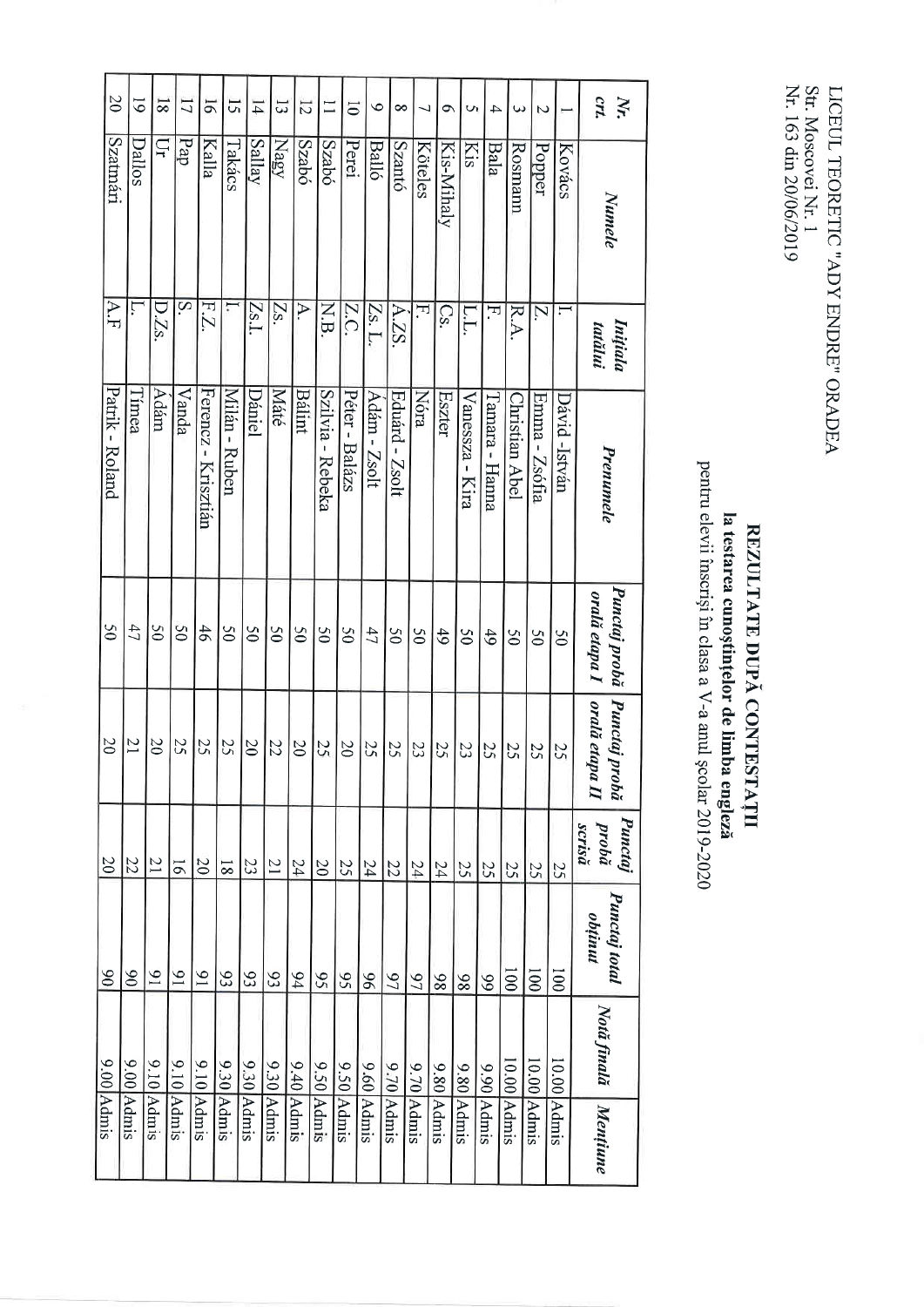|                | 49             | 48                | 47            | 46                               | $\ddot{5}$     | 44            | 43             | 42                 | 41              | 40                  | 65             | 38           | 37             | $\tilde{96}$          | 35         | 34              | 33             | 32             |                | 31             | $\infty$           | 29               | 28                | 27               | 56                 | 25                                         | 54             | 23              | $\overline{z}$    | $^{17}$                 | $N_r$                             |
|----------------|----------------|-------------------|---------------|----------------------------------|----------------|---------------|----------------|--------------------|-----------------|---------------------|----------------|--------------|----------------|-----------------------|------------|-----------------|----------------|----------------|----------------|----------------|--------------------|------------------|-------------------|------------------|--------------------|--------------------------------------------|----------------|-----------------|-------------------|-------------------------|-----------------------------------|
|                | Balogh<br>F,   | <b>Balint</b>     | <b>Szabó</b>  | Kós                              | Lukasak        | <b>Bohács</b> | Finta          | <b>Belényesi</b>   | Kurucz          | <b>Kiss</b>         | Dud            | Kovács       | Nagy           | <b>Babrik</b>         | Horvath    | Horvath         | Ujvárosi       | Sipos          | Succhiatti     | acziko         | Külüs              | Kristófi         | <b>Baki</b>       | Székely          | Horvath -<br>Simon | Ferencsil                                  | Dimény         | <b>Vlad</b>     | Bodonea           | Baricz                  | Numele                            |
|                |                | A.A.              | $\dot{\circ}$ | $\leq$                           | Η,             | T.I           |                | I.L.               | A.              | GY                  | A.J.           | B.Zs.        | G.B            | N.                    | L.Z.       | Cs.A.           | Ļ.             | ŗ,             | M.Gy.          |                | Z.P                | K.J              | N.                | Γ.               | A.Sz               | D.                                         | ٣.             | C.O             | $\overline{V.C.}$ | Ĺ.                      | Inițiala<br>tatălui               |
| Dávid          |                | Tifani -<br>Petra | Odön          | Mátyás<br>$\mathbf{I}$<br>Nándor | Zita           | Dávid         | <b>Zsombor</b> | Berenice<br>Rebeka | Panna - Sarolta | Adám                | Brigitta       | Márk - Zsolt | David          | Viktória-<br>Brigitta | Alexandra  | Kevin - Csaba   | Zsuzsama<br>Z  | Dorka          | Gregor         |                | Alexandra-<br>Dóra | Kristóf - Mátyás | Iringó - Fruzsina | Hanna -<br>Timea | Adám               | <b>Beatrix</b><br>$\mathbf I$<br>Bernadett | Armin          | Deniel          | Alexa-<br>Petra   | Maya -<br>Helén         | Prenumele                         |
| 43.5           | 38.5           |                   | 35            | 32                               | 35             | 39.5          | 37             | 45.5               | $\overline{40}$ | 46                  | 40.5           | 40           | $\ddot{ }$     | 46                    | 40.5       | 43              | $\overline{0}$ | 50             | $\overline{0}$ | 05             |                    | 45               | 48                | $\overline{05}$  | 43                 | 45.5                                       | 48             | 42              | 45.5              | 48.5                    | Punctaj probă<br>orală etapa I    |
| $\circ$        | 13             |                   | 17            | $\overline{6}$                   | 51             | 23            | $\overline{6}$ | 7.75               | 20              | $\overline{61}$     | 19.5           | 20           | 25             | 25                    | 22         | 22              | 0 <sup>z</sup> | 51             | $\overline{0}$ | 0 <sup>z</sup> |                    | 20               | 25                | $\overline{0}$   | 22                 | 21.5                                       | 52             | 25              | $\overline{21}$   | 23                      | Punctaj probă<br>orală etapa II   |
| $\overline{0}$ | $\overline{z}$ | $\overline{5}$    |               | $\overline{3}$                   | 23             | 13            | 17             | $\overline{1}4$    | $\overline{8}$  | $\overline{\omega}$ | $\overline{8}$ | 21           | $\overline{8}$ | $\overline{z}$        | 23         | $\overline{21}$ | 11             | 22             | 17             | $\overline{L}$ | 22                 |                  | 14                | $\overline{8}$   | 23                 | $\overline{21}$                            | $\overline{c}$ | $\overline{61}$ | 23                | $\overline{\mathbf{8}}$ | <b>Punctaj</b><br>probă<br>scrisă |
| 63.5           | 63.5           | 64                |               | 67                               | $\mathfrak{Z}$ | 75.5          | 77             | 77.25              | $\overline{8}$  | $\overline{81}$     | 8 <sub>L</sub> | $^{18}$      | 83             | $\infty$              | 85.5       | 98              | 2 <sup>2</sup> | 2 <sub>2</sub> | 27             | 2 <sub>2</sub> | 2 <sup>0</sup>     |                  | 27                | 88               | 88                 | $88\,$                                     | $88\,$         | 68              | 89.5              | 89.5                    | Punctaj total<br>obținut          |
| 6.35 Admis     | 6.35 Admis     | 6.40 Admis        | 6.70 Admis    |                                  | 7.30 Admis     | 7.55 Admis    | 7.70 Admis     | 7.73 Admis         | 7.80 Admis      |                     |                | 8.10 Admis   |                |                       |            |                 |                |                |                |                |                    |                  |                   |                  |                    |                                            |                |                 |                   |                         | Notă finală                       |
|                |                |                   |               |                                  |                |               |                |                    |                 | 7.80 Admis          | 7.80 Admis     |              | 8.30 Admis     | 8.30 Admis            | 8.55 Admis | $8.60$ Admis    | 8.70 Admis     | 8.70 Admis     | $8.70$ Admis   | 8.70 Admis     | 8.70 Admis         | 8.70 Admis       | 8.80 Admis        | 8.80 Admis       |                    | 8.80 Admis                                 | 8.80 Admis     | 8.90 Admis      | 8.95 Admis        | 8.95 Admis              | Mențiune                          |

and a the second state of the conAntonio Carterina

 $1 - 4$ 

 $\mathcal{O}(10^{-3} \log n)$ 

Ŧ,